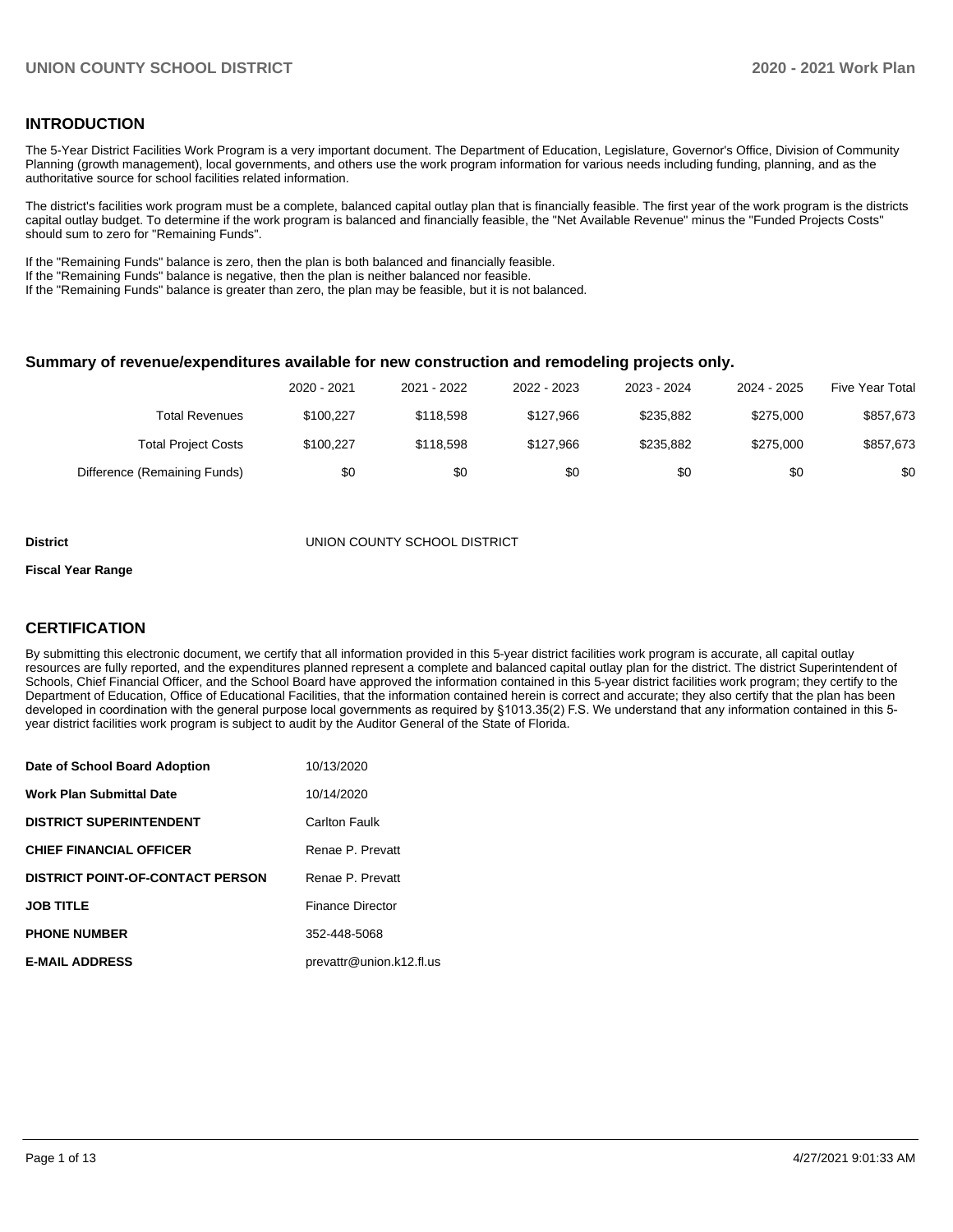# **Expenditures**

### **Expenditure for Maintenance, Repair and Renovation from 1.50-Mills and PECO**

Annually, prior to the adoption of the district school budget, each school board must prepare a tentative district facilities work program that includes a schedule of major repair and renovation projects necessary to maintain the educational and ancillary facilities of the district.

| Item                                                                                                                                                                   | 2020 - 2021<br><b>Actual Budget</b>                                                          | 2021 - 2022<br>Projected | 2022 - 2023<br>Projected | 2023 - 2024<br>Projected | 2024 - 2025<br>Projected | <b>Total</b> |  |  |  |  |
|------------------------------------------------------------------------------------------------------------------------------------------------------------------------|----------------------------------------------------------------------------------------------|--------------------------|--------------------------|--------------------------|--------------------------|--------------|--|--|--|--|
| <b>HVAC</b>                                                                                                                                                            | \$30,000                                                                                     | \$35,000                 | \$35,000                 | \$35,000                 | \$35,000                 | \$170,000    |  |  |  |  |
| <b>UNION SENIOR HIGH</b><br>Locations:                                                                                                                                 |                                                                                              |                          |                          |                          |                          |              |  |  |  |  |
| Flooring                                                                                                                                                               | \$10,000                                                                                     | \$0                      | \$25,000                 | \$0                      | \$25,000                 | \$60,000     |  |  |  |  |
| Locations: LAKE BUTLER ELEMENTARY, LAKE BUTLER MIDDLE, UNION SENIOR HIGH, UNION SUPERINTENDENT'S OFFICE                                                                |                                                                                              |                          |                          |                          |                          |              |  |  |  |  |
| Roofing                                                                                                                                                                | \$0                                                                                          | \$68,003                 | \$0                      | \$0                      | \$0                      | \$68,003     |  |  |  |  |
| Locations:                                                                                                                                                             | LAKE BUTLER ELEMENTARY, LAKE BUTLER MIDDLE, UNION MAINTENANCE, UNION SUPERINTENDENT'S OFFICE |                          |                          |                          |                          |              |  |  |  |  |
| Safety to Life                                                                                                                                                         | \$5,000                                                                                      | \$15,000                 | \$15,000                 | \$20,000                 | \$20,000                 | \$75,000     |  |  |  |  |
| DAY CARE ANNEX, LAKE BUTLER ELEMENTARY, LAKE BUTLER MIDDLE, UNION MAINTENANCE, UNION SENIOR HIGH, UNION<br>Locations:<br>SUPERINTENDENT'S OFFICE, UNION TRANSPORTATION |                                                                                              |                          |                          |                          |                          |              |  |  |  |  |
| Fencing                                                                                                                                                                | \$0                                                                                          | \$0                      | \$10,000                 | \$0                      | \$0                      | \$10,000     |  |  |  |  |
| Locations: LAKE BUTLER ELEMENTARY, LAKE BUTLER MIDDLE, UNION MAINTENANCE, UNION SENIOR HIGH, UNION SUPERINTENDENT'S<br>OFFICE, UNION TRANSPORTATION                    |                                                                                              |                          |                          |                          |                          |              |  |  |  |  |
| Parking                                                                                                                                                                | \$0                                                                                          | \$0                      | \$12,500                 | \$0                      | \$20,000                 | \$32,500     |  |  |  |  |
| UNION MAINTENANCE, UNION TRANSPORTATION<br>Locations:                                                                                                                  |                                                                                              |                          |                          |                          |                          |              |  |  |  |  |
| Electrical                                                                                                                                                             | \$8,000                                                                                      | \$0                      | \$10,000                 | \$0                      | \$0                      | \$18,000     |  |  |  |  |
| <b>UNION MAINTENANCE</b><br>Locations:                                                                                                                                 |                                                                                              |                          |                          |                          |                          |              |  |  |  |  |
| Fire Alarm                                                                                                                                                             | \$0                                                                                          | \$0                      | \$20,000                 | \$0 <sub>1</sub>         | \$0                      | \$20,000     |  |  |  |  |
| Locations: LAKE BUTLER ELEMENTARY, LAKE BUTLER MIDDLE, UNION SENIOR HIGH                                                                                               |                                                                                              |                          |                          |                          |                          |              |  |  |  |  |
| Telephone/Intercom System                                                                                                                                              | \$30,000                                                                                     | \$0                      | \$28.166                 | \$75,000                 | \$0                      | \$133,166    |  |  |  |  |
| Locations: LAKE BUTLER ELEMENTARY, LAKE BUTLER MIDDLE, UNION SENIOR HIGH                                                                                               |                                                                                              |                          |                          |                          |                          |              |  |  |  |  |
| <b>Closed Circuit Television</b>                                                                                                                                       | \$0                                                                                          | \$0                      | \$0                      | \$0                      | \$0                      | \$0          |  |  |  |  |
| Locations: No Locations for this expenditure.                                                                                                                          |                                                                                              |                          |                          |                          |                          |              |  |  |  |  |
| Paint                                                                                                                                                                  | \$0                                                                                          | \$13,000                 | \$5,500                  | \$0 <sub>1</sub>         | \$0                      | \$18,500     |  |  |  |  |
| DAY CARE ANNEX, LAKE BUTLER ELEMENTARY, LAKE BUTLER MIDDLE, UNION MAINTENANCE, UNION SENIOR HIGH, UNION<br>Locations:<br>SUPERINTENDENT'S OFFICE                       |                                                                                              |                          |                          |                          |                          |              |  |  |  |  |
| Maintenance/Repair                                                                                                                                                     | \$15,000                                                                                     | \$5,000                  | \$25,000                 | \$35,000                 | \$35,000                 | \$115,000    |  |  |  |  |
| <b>UNION MAINTENANCE</b><br>Locations:                                                                                                                                 |                                                                                              |                          |                          |                          |                          |              |  |  |  |  |
| <b>Sub Total:</b>                                                                                                                                                      | \$98,000                                                                                     | \$136,003                | \$186,166                | \$165,000                | \$135,000                | \$720,169    |  |  |  |  |

| PECO Maintenance Expenditures | \$0       | \$0       | \$0       | \$0       | \$0       | \$0       |
|-------------------------------|-----------|-----------|-----------|-----------|-----------|-----------|
| 1.50 Mill Sub Total: I        | \$145,893 | \$176.247 | \$224,756 | \$202,118 | \$180,000 | \$929,014 |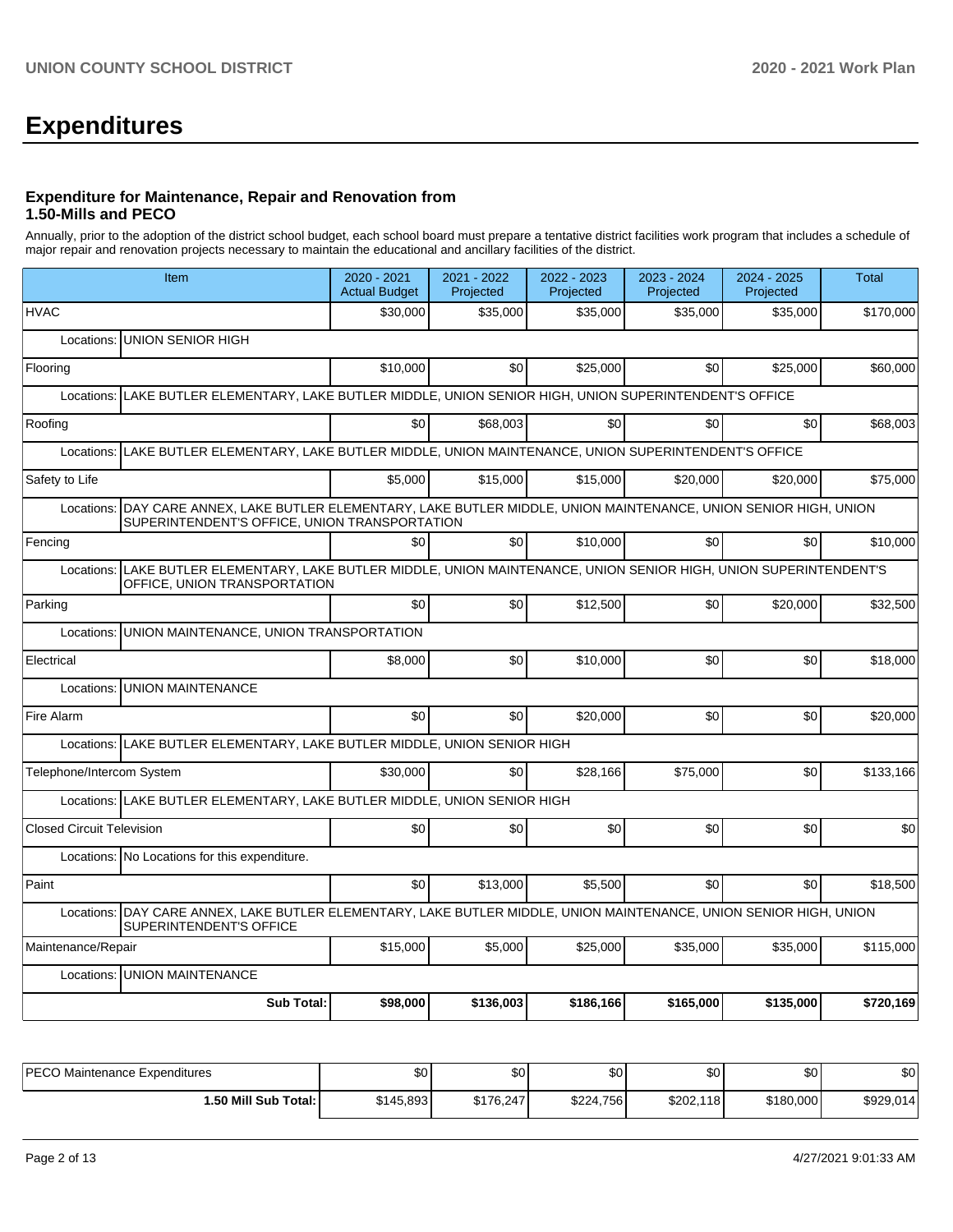# **UNION COUNTY SCHOOL DISTRICT 2020 - 2021 Work Plan**

| Other Items                                                                                                                                                                | 2020 - 2021<br><b>Actual Budget</b> | $2021 - 2022$<br>Projected | $2022 - 2023$<br>Projected | $2023 - 2024$<br>Projected | $2024 - 2025$<br>Projected | Total     |  |  |  |
|----------------------------------------------------------------------------------------------------------------------------------------------------------------------------|-------------------------------------|----------------------------|----------------------------|----------------------------|----------------------------|-----------|--|--|--|
| <b>MAINTENANCE DISTRICTWIDE</b>                                                                                                                                            | \$47.893                            | \$40.244                   | \$38,590                   | \$37.118                   | \$45,000                   | \$208,845 |  |  |  |
| Locations DAY CARE ANNEX. LAKE BUTLER ELEMENTARY. LAKE BUTLER MIDDLE. UNION MAINTENANCE. UNION SENIOR HIGH. UNION<br><b>ISUPERINTENDENT'S OFFICE, UNION TRANSPORTATION</b> |                                     |                            |                            |                            |                            |           |  |  |  |
| Total:                                                                                                                                                                     | \$145.893                           | \$176,247                  | \$224.756                  | \$202.118                  | \$180,000                  | \$929.014 |  |  |  |

## **Local 1.50 Mill Expenditure For Maintenance, Repair and Renovation**

Anticipated expenditures expected from local funding sources over the years covered by the current work plan.

| Item                                                         | 2020 - 2021<br><b>Actual Budget</b> | 2021 - 2022<br>Projected | 2022 - 2023<br>Projected | 2023 - 2024<br>Projected | 2024 - 2025<br>Projected | <b>Total</b> |
|--------------------------------------------------------------|-------------------------------------|--------------------------|--------------------------|--------------------------|--------------------------|--------------|
| Remaining Maint and Repair from 1.5 Mills                    | \$145,893                           | \$176,247                | \$224,756                | \$202,118                | \$180,000                | \$929,014    |
| Maintenance/Repair Salaries                                  | \$0                                 | \$0                      | \$0                      | \$0                      | \$0                      | \$0          |
| <b>School Bus Purchases</b>                                  | \$110,000                           | \$110,000                | \$110,000                | \$110,000                | \$110,000                | \$550,000    |
| <b>Other Vehicle Purchases</b>                               | \$0                                 | \$0                      | \$0                      | \$0                      | \$0                      | \$0          |
| Capital Outlay Equipment                                     | \$0                                 | \$0                      | \$0                      | \$0                      | \$0                      | \$0          |
| <b>Rent/Lease Payments</b>                                   | \$0                                 | \$0                      | \$0                      | \$0                      | \$0                      | \$0          |
| <b>COP Debt Service</b>                                      | \$0                                 | \$0                      | \$0                      | \$0                      | \$0                      | \$0          |
| Rent/Lease Relocatables                                      | \$0                                 | \$0                      | \$0                      | \$0                      | \$0                      | \$0          |
| <b>Environmental Problems</b>                                | \$0                                 | \$0                      | \$0                      | \$0                      | \$0                      | \$0          |
| s.1011.14 Debt Service                                       | \$0                                 | \$0                      | \$0                      | \$0                      | \$0                      | \$0          |
| <b>Special Facilities Construction Account</b>               | \$0                                 | \$0                      | \$0                      | \$75,000                 | \$59,281                 | \$134,281    |
| Premiums for Property Casualty Insurance - 1011.71<br>(4a,b) | \$130,000                           | \$135,000                | \$135,000                | \$135,000                | \$135,000                | \$670,000    |
| Qualified School Construction Bonds (QSCB)                   | \$0                                 | \$0                      | \$0                      | \$0                      | \$0                      | \$0          |
| Qualified Zone Academy Bonds (QZAB)                          | \$140,000                           | \$140,000                | \$140,000                | \$0                      | \$0                      | \$420,000    |
| <b>Local Expenditure Totals:</b>                             | \$525,893                           | \$561,247                | \$609,756                | \$522,118                | \$484,281                | \$2,703,295  |

# **Revenue**

#### **1.50 Mill Revenue Source**

Schedule of Estimated Capital Outlay Revenue from each currently approved source which is estimated to be available for expenditures on the projects included in the tentative district facilities work program. All amounts are NET after considering carryover balances, interest earned, new COP's, 1011.14 and 1011.15 loans, etc. Districts cannot use 1.5-Mill funds for salaries except for those explicitly associated with maintenance/repair projects. (1011.71 (5), F.S.)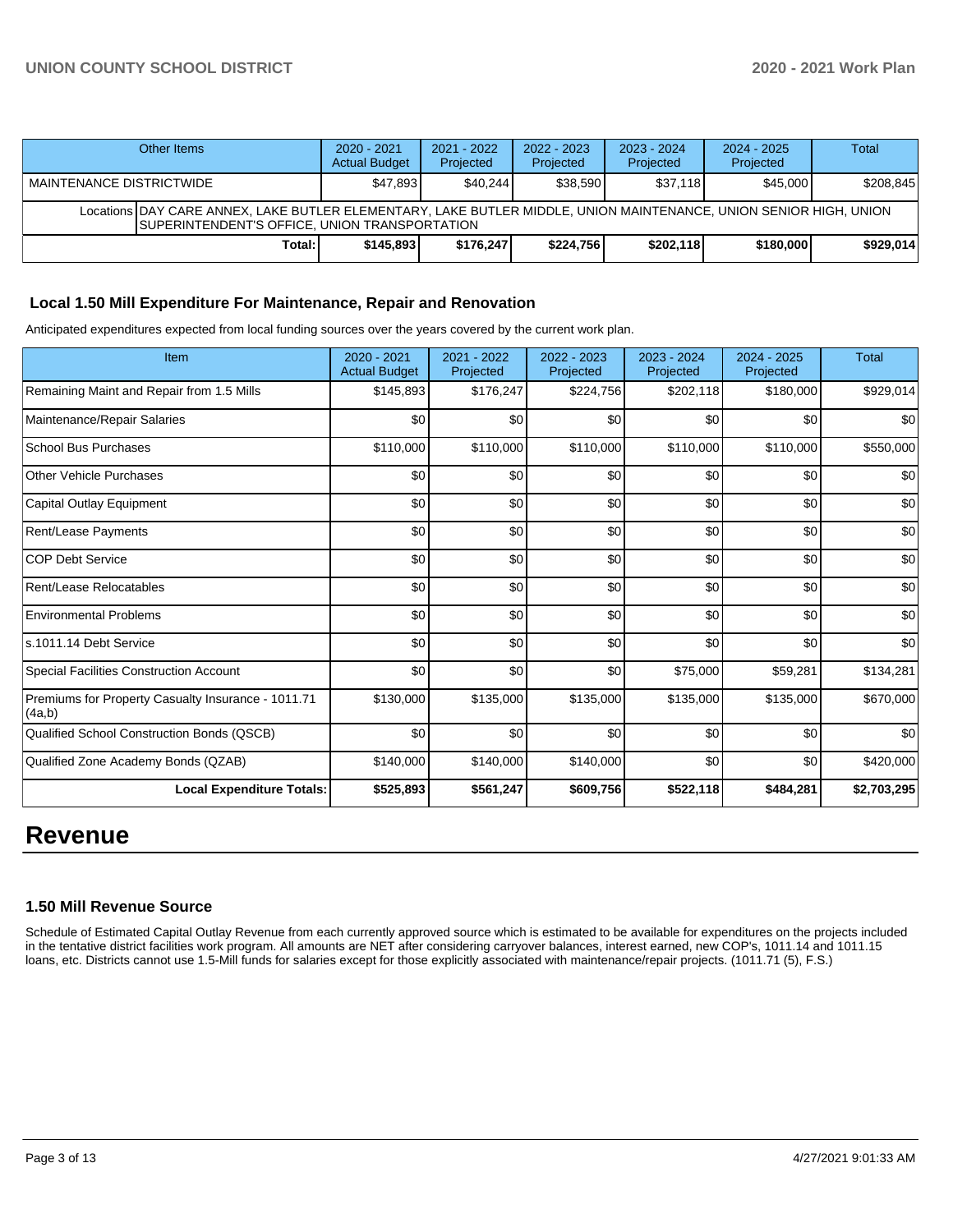# **UNION COUNTY SCHOOL DISTRICT 2020 - 2021 Work Plan**

| Item                                                                                | Fund | $2020 - 2021$<br><b>Actual Value</b> | 2021 - 2022<br>Projected | 2022 - 2023<br>Projected | 2023 - 2024<br>Projected | $2024 - 2025$<br>Projected | <b>Total</b>    |
|-------------------------------------------------------------------------------------|------|--------------------------------------|--------------------------|--------------------------|--------------------------|----------------------------|-----------------|
| (1) Non-exempt property<br>lassessed valuation                                      |      | \$298,715,003                        | \$315,011,719            | \$320,482,263            | \$334,563,631            | \$335,453,256              | \$1,604,225,872 |
| $(2)$ The Millage projected for<br>discretionary capital outlay per<br>ls.1011.71   |      | 1.50                                 | 1.50                     | 1.50                     | 1.50                     | 1.50                       |                 |
| $(3)$ Full value of the 1.50-Mill<br>discretionary capital outlay per<br>ls.1011.71 |      | \$501,841                            | \$529,220                | \$538,410                | \$562,067                | \$563,561                  | \$2,695,099     |
| $(4)$ Value of the portion of the 1.50<br>-Mill ACTUALLY levied                     | 370I | \$430,150                            | \$453,617                | \$461,494                | \$481,772                | \$483,053                  | \$2,310,086     |
| $(5)$ Difference of lines $(3)$ and $(4)$                                           |      | \$71,691                             | \$75,603                 | \$76,916                 | \$80,295                 | \$80,508                   | \$385,013       |

#### **PECO Revenue Source**

The figure in the row designated "PECO Maintenance" will be subtracted from funds available for new construction because PECO maintenance dollars cannot be used for new construction.

| Item                                 | Fund | $2020 - 2021$<br><b>Actual Budget</b> | 2021 - 2022<br>Projected | 2022 - 2023<br>Projected | 2023 - 2024<br>Projected | 2024 - 2025<br>Projected | Total            |
|--------------------------------------|------|---------------------------------------|--------------------------|--------------------------|--------------------------|--------------------------|------------------|
| <b>PECO New Construction</b>         | 340  | \$0                                   | \$0 <sub>1</sub>         | \$0                      | \$0 <sub>1</sub>         | \$0 <sub>1</sub>         | \$0 <sub>1</sub> |
| <b>PECO Maintenance Expenditures</b> |      | ا 30                                  | \$٥Ι                     | \$0                      | \$0 <sub>1</sub>         | \$0                      | \$0              |
|                                      |      | \$0                                   | \$0                      | \$0                      | \$0                      | \$0                      | \$0              |

# **CO & DS Revenue Source**

Revenue from Capital Outlay and Debt Service funds.

| <b>Item</b>                               | Fund | $2020 - 2021$<br><b>Actual Budget</b> | 2021 - 2022<br>Projected | 2022 - 2023<br>Projected | $2023 - 2024$<br>Projected | $2024 - 2025$<br>Projected | Total     |
|-------------------------------------------|------|---------------------------------------|--------------------------|--------------------------|----------------------------|----------------------------|-----------|
| ICO & DS Cash Flow-through<br>Distributed | 360  | \$73.930                              | \$73.930                 | \$73.930                 | \$73.930                   | \$73.930                   | \$369,650 |
| ICO & DS Interest on<br>Undistributed CO  | 360  | \$2.298                               | \$2,298                  | \$2.298                  | \$2.298                    | \$2,298                    | \$11,490  |
|                                           |      | \$76,228                              | \$76,228                 | \$76,228                 | \$76,228                   | \$76,228                   | \$381,140 |

#### **Fair Share Revenue Source**

Nothing reported for this section. All legally binding commitments for proportionate fair-share mitigation for impacts on public school facilities must be included in the 5-year district work program.

#### **Sales Surtax Referendum**

Specific information about any referendum for a 1-cent or ½-cent surtax referendum during the previous year.

**Did the school district hold a surtax referendum during the past fiscal year 2019 - 2020?**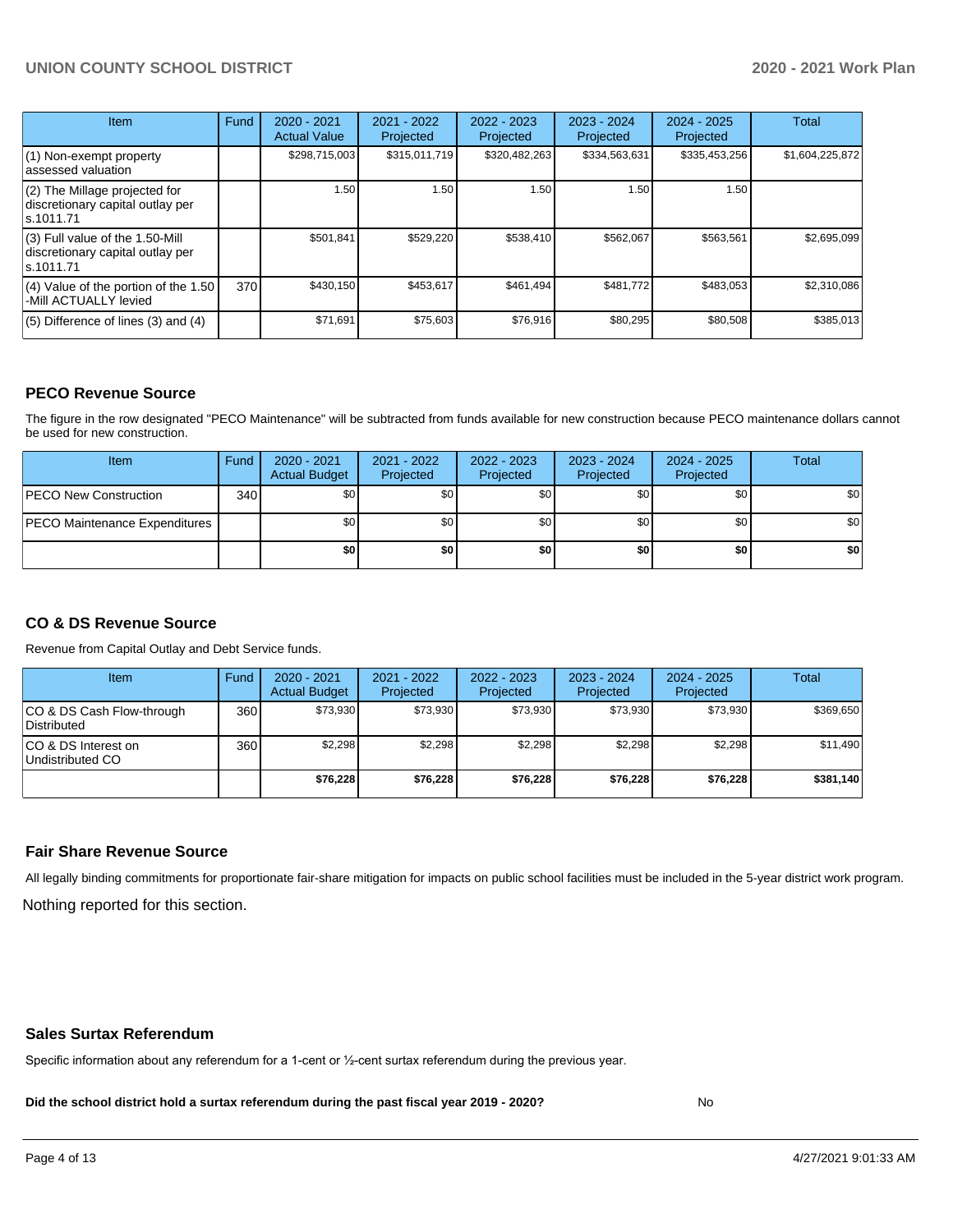# **Additional Revenue Source**

Any additional revenue sources

| Item                                                                                                                      | 2020 - 2021<br><b>Actual Value</b> | 2021 - 2022<br>Projected | 2022 - 2023<br>Projected | 2023 - 2024<br>Projected | 2024 - 2025<br>Projected | <b>Total</b> |
|---------------------------------------------------------------------------------------------------------------------------|------------------------------------|--------------------------|--------------------------|--------------------------|--------------------------|--------------|
| Proceeds from a s.1011.14/15 F.S. Loans                                                                                   | \$0                                | \$0                      | \$0                      | \$0                      | \$0                      | \$0          |
| District Bonds - Voted local bond<br>referendum proceeds per s.9, Art VII<br><b>State Constitution</b>                    | \$0                                | \$0                      | \$0                      | \$0                      | \$0                      | \$0          |
| Proceeds from Special Act Bonds                                                                                           | \$0                                | \$0                      | \$0                      | \$0                      | \$0                      | \$0          |
| Estimated Revenue from CO & DS Bond<br>Sale                                                                               | \$0                                | \$0                      | \$0                      | \$0                      | \$0                      | \$0          |
| Proceeds from Voted Capital<br>Improvements millage                                                                       | \$0                                | \$0                      | \$0                      | \$0                      | \$0                      | \$0          |
| Other Revenue for Other Capital Projects                                                                                  | \$0                                | \$0                      | \$0                      | \$0                      | \$0                      | \$0          |
| Proceeds from 1/2 cent sales surtax<br>authorized by school board                                                         | \$0                                | \$0                      | \$0                      | \$0                      | \$0                      | \$0          |
| Proceeds from local governmental<br>infrastructure sales surtax                                                           | \$0                                | \$0                      | \$0                      | \$0                      | \$0                      | \$0          |
| Proceeds from Certificates of<br>Participation (COP's) Sale                                                               | \$0                                | \$0                      | \$0                      | \$0                      | \$0                      | \$0          |
| Classrooms First Bond proceeds amount<br>authorized in FY 1997-98                                                         | \$0                                | \$0                      | \$0                      | \$0                      | \$0                      | \$0          |
| Classrooms for Kids                                                                                                       | \$0                                | \$0                      | \$0                      | \$0                      | \$0                      | \$0          |
| <b>District Equity Recognition</b>                                                                                        | \$0                                | \$0                      | \$0                      | \$0                      | \$0                      | \$0          |
| <b>Federal Grants</b>                                                                                                     | \$0                                | \$0                      | \$0                      | \$0                      | \$0                      | \$0          |
| Proportionate share mitigation (actual<br>cash revenue only, not in kind donations)                                       | \$0                                | \$0                      | \$0                      | \$0                      | \$0                      | \$0          |
| Impact fees received                                                                                                      | \$0                                | \$0                      | \$0                      | \$0                      | \$0                      | \$0          |
| Private donations                                                                                                         | \$0                                | \$0                      | \$0                      | \$0                      | \$0                      | \$0          |
| Grants from local governments or not-for-<br>profit organizations                                                         | \$0                                | \$0                      | \$0                      | \$0                      | \$0                      | \$0          |
| Interest, Including Profit On Investment                                                                                  | \$0                                | \$0                      | \$0                      | \$0                      | \$0                      | \$0          |
| Revenue from Bonds pledging proceeds<br>from 1 cent or 1/2 cent Sales Surtax                                              | \$0                                | \$0                      | \$0                      | \$0                      | \$0                      | \$0          |
| <b>Total Fund Balance Carried Forward</b>                                                                                 | \$119,742                          | \$150,000                | \$200,000                | \$200,000                | \$200,000                | \$869,742    |
| General Capital Outlay Obligated Fund<br><b>Balance Carried Forward From Total</b><br><b>Fund Balance Carried Forward</b> | \$0                                | \$0                      | \$0                      | \$0                      | \$0                      | \$0          |
| <b>Special Facilities Construction Account</b>                                                                            | \$0                                | \$0                      | \$0                      | \$0                      | \$0                      | \$0          |
| One Cent - 1/2 Cent Sales Surtax Debt<br>Service From Total Fund Balance Carried<br>Forward                               | \$0                                | \$0                      | \$0                      | \$0                      | \$0                      | \$0          |
| Capital Outlay Projects Funds Balance<br>Carried Forward From Total Fund<br><b>Balance Carried Forward</b>                | \$0                                | \$0                      | \$0                      | \$0                      | \$0                      | \$0          |
| Subtotal                                                                                                                  | \$119,742                          | \$150,000                | \$200,000                | \$200,000                | \$200,000                | \$869,742    |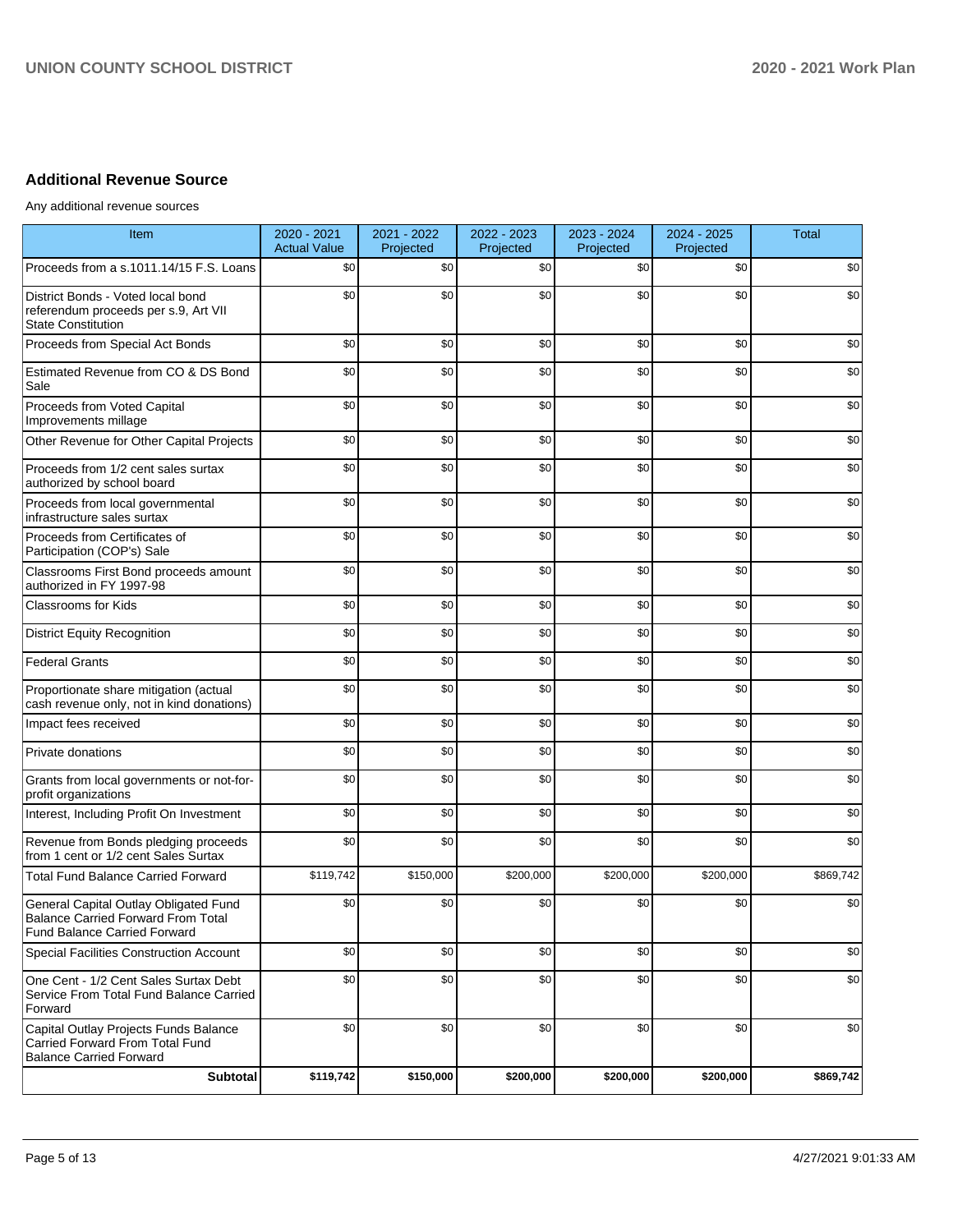# **Total Revenue Summary**

| <b>Item Name</b>                                            | $2020 - 2021$<br><b>Budget</b> | $2021 - 2022$<br>Projected | $2022 - 2023$<br>Projected | 2023 - 2024<br>Projected | $2024 - 2025$<br>Projected | <b>Five Year Total</b> |
|-------------------------------------------------------------|--------------------------------|----------------------------|----------------------------|--------------------------|----------------------------|------------------------|
| Local 1.5 Mill Discretionary Capital Outlay<br>Revenue      | \$430,150                      | \$453,617                  | \$461.494                  | \$481,772                | \$483,053                  | \$2,310,086            |
| IPECO and 1.5 Mill Maint and Other 1.5<br>Mill Expenditures | $(\$525,893)$                  | (S561.247)                 | (\$609,756)                | (\$522, 118)             | (\$484,281)                | (\$2,703,295)          |
| <b>PECO Maintenance Revenue</b>                             | \$0 <sub>1</sub>               | \$0                        | \$0                        | \$0                      | \$0 <sub>1</sub>           | \$0                    |
| <b>Available 1.50 Mill for New</b><br><b>Construction</b>   | (\$95,743)                     | (\$107,630)                | (\$148,262)                | ( \$40, 346)             | ( \$1,228)                 | (\$393,209)            |

| <b>Item Name</b>                      | $2020 - 2021$<br><b>Budget</b> | $2021 - 2022$<br>Projected | $2022 - 2023$<br>Projected | $2023 - 2024$<br>Projected | $2024 - 2025$<br>Projected | <b>Five Year Total</b> |
|---------------------------------------|--------------------------------|----------------------------|----------------------------|----------------------------|----------------------------|------------------------|
| ICO & DS Revenue                      | \$76,228                       | \$76,228                   | \$76,228                   | \$76,228                   | \$76,228                   | \$381,140              |
| <b>IPECO New Construction Revenue</b> | \$0                            | \$0 <sub>1</sub>           | \$0                        | \$0                        | \$0                        | \$0                    |
| Other/Additional Revenue              | \$119,742                      | \$150,000                  | \$200,000                  | \$200,000                  | \$200,000                  | \$869,742              |
| <b>Total Additional Revenuel</b>      | \$195,970                      | \$226,228                  | \$276.228                  | \$276.228                  | \$276.228                  | \$1,250,882            |
| Total Available Revenue               | \$100.227                      | \$118,598                  | \$127,966                  | \$235,882                  | \$275,000                  | \$857,673              |

# **Project Schedules**

#### **Capacity Project Schedules**

A schedule of capital outlay projects necessary to ensure the availability of satisfactory classrooms for the projected student enrollment in K-12 programs.

Nothing reported for this section.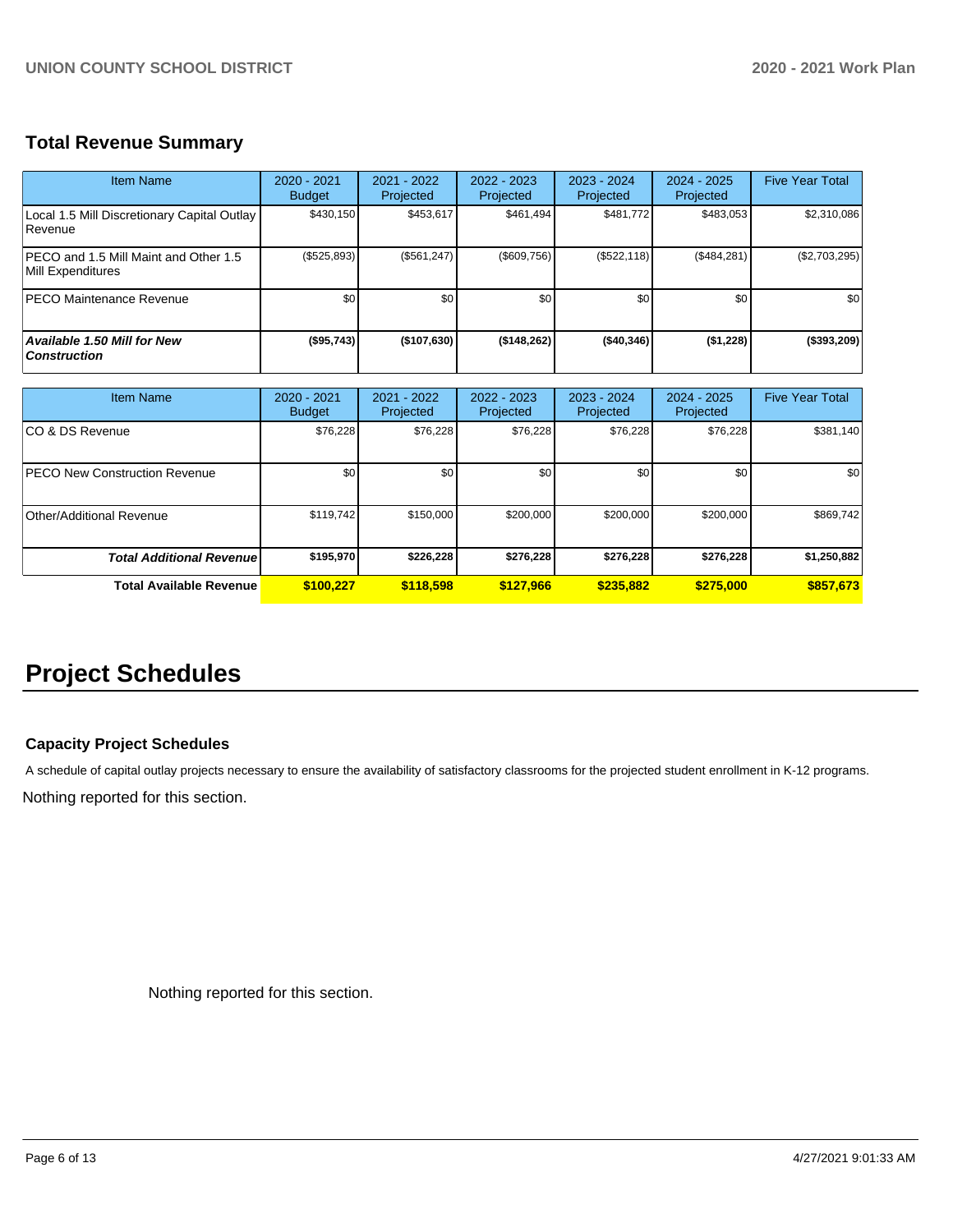#### **Other Project Schedules**

Major renovations, remodeling, and additions of capital outlay projects that do not add capacity to schools.

| <b>Project Description</b>                                                                                                            | Location                                          | 2020 - 2021<br><b>Actual Budget</b> | 2021 - 2022<br>Projected | 2022 - 2023<br>Projected | 2023 - 2024<br>Projected | 2024 - 2025<br>Projected | <b>Total</b>  | Funded |
|---------------------------------------------------------------------------------------------------------------------------------------|---------------------------------------------------|-------------------------------------|--------------------------|--------------------------|--------------------------|--------------------------|---------------|--------|
| Chillers<br>repairs/replace/rennovate                                                                                                 | <b>UNION SENIOR HIGH</b>                          | \$0                                 | \$0                      | \$0                      | \$175,000                | \$0                      | \$175,000 Yes |        |
| Repair Roof and Repave<br><b>Transportation Yard</b>                                                                                  | <b>UNION</b><br><b>TRANSPORTATION</b>             | \$0                                 | \$0                      | \$6,491                  | \$0                      | \$0                      | \$6,491 Yes   |        |
| reroof Remaining Area at Union UNION SENIOR HIGH<br>County High                                                                       |                                                   | \$0                                 | \$0                      | \$71,475                 | \$0                      | \$0                      | \$71,475 Yes  |        |
| Maintenance and Replace<br>Existing Aged out A/C Units<br>and Air Handlers Districtwide                                               | <b>UNION MAINTENANCE</b>                          | \$0                                 | \$0                      | \$0                      | \$0                      | \$225,000                | \$225,000 Yes |        |
| Districtwide Maintenance and<br>Repairs to County Office<br>Building, including re-roof<br>administration and board room<br>buildings | <b>UNION</b><br>SUPERINTENDENT'S<br><b>OFFICE</b> | \$100,227                           | \$0                      | \$0                      | \$0                      | \$0                      | \$100,227 Yes |        |
| Repair Roof of 2 Classroom<br>Pods                                                                                                    | <b>LAKE BUTLER</b><br><b>ELEMENTARY</b>           | \$0                                 | \$0                      | \$0                      | \$43,244                 | \$0                      | \$43,244 Yes  |        |
| General Maintenance Repairs<br><b>Districtwide</b>                                                                                    | <b>UNION MAINTENANCE</b>                          | \$0                                 | \$0                      | \$50,000                 | \$0                      | \$50,000                 | \$100,000 Yes |        |
| Walkway/Awning<br>Repairs/Replacements/Addition<br>s to LBES, LBMS, and UCHS                                                          | <b>UNION MAINTENANCE</b>                          | \$0                                 | \$0                      | \$0                      | \$17,638                 | \$0                      | \$17,638 Yes  |        |
| Chiller<br>Repair/Replacement/Rennovat<br>е                                                                                           | <b>LAKE BUTLER MIDDLE</b>                         | \$0                                 | \$118,598                | \$0                      | \$0                      | \$0                      | \$118,598 Yes |        |
|                                                                                                                                       |                                                   | \$100,227                           | \$118,598                | \$127,966                | \$235,882                | \$275,000                | \$857,673     |        |

# **Additional Project Schedules**

Any projects that are not identified in the last approved educational plant survey.

| <b>Project Description</b>           | Location                  | <b>Num</b> | 2020 - 2021<br>Classroom Actual Budget | 2021 - 2022<br>Projected | 2022 - 2023<br>Projected | 2023 - 2024<br>Projected | $2024 - 2025$<br>Projected | Total | Funded  |
|--------------------------------------|---------------------------|------------|----------------------------------------|--------------------------|--------------------------|--------------------------|----------------------------|-------|---------|
| Project description not<br>specified | Location not<br>specified |            | \$0                                    | \$0 I                    | \$٥١                     | \$0 I                    | \$٥١                       |       | $$0$ No |
|                                      |                           |            | \$0                                    | \$0                      | \$0                      | \$0                      | \$0                        | \$0 I |         |

## **Non Funded Growth Management Project Schedules**

Schedule indicating which projects, due to planned development, that CANNOT be funded from current revenues projected over the next five years.

| <b>Project Description</b>        | $2020 - 2021$<br><b>Actual Budget</b> | 2021 - 2022<br>Projected | 2022 - 2023<br>Projected | 2023 - 2024<br>Projected | $2024 - 2025$<br>Projected | <b>Total</b> | Funded |
|-----------------------------------|---------------------------------------|--------------------------|--------------------------|--------------------------|----------------------------|--------------|--------|
| Project description not specified | \$0                                   | \$0 I                    | \$0 <sub>1</sub>         | \$0 I                    | \$0                        |              | \$0 No |
|                                   | \$0                                   | \$O I                    | \$0                      | \$O I                    | \$0                        | \$0 I        |        |

# **Tracking**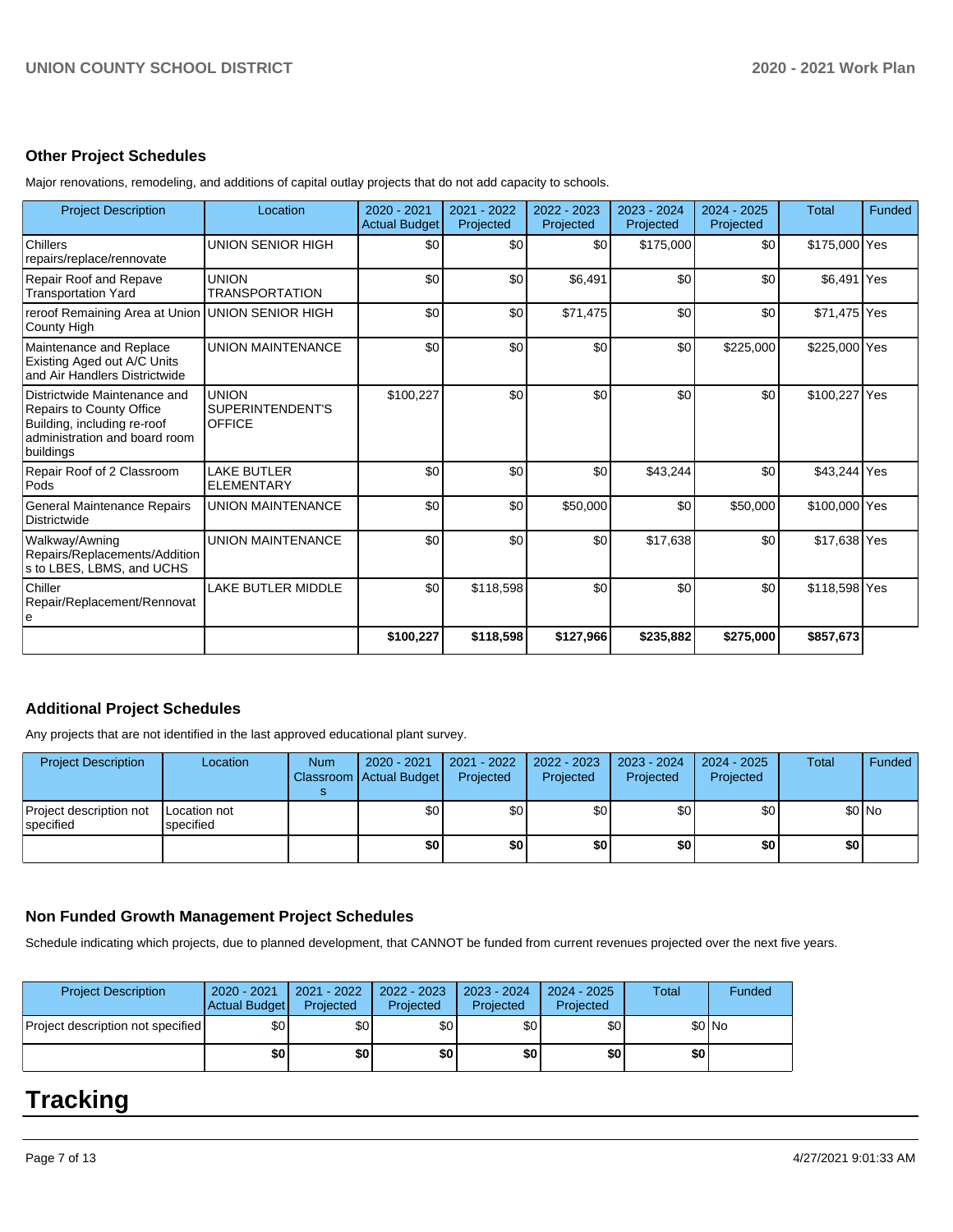# **Capacity Tracking**

| Location                          | $2020 -$<br>2021 Satis.<br>Stu. Sta. | Actual<br>$2020 -$<br><b>2021 FISH</b><br>Capacity | Actual<br>$2019 -$<br>2020<br><b>COFTE</b> | # Class<br>Rooms | Actual<br>Average<br>$2020 -$<br>2021 Class<br><b>Size</b> | Actual<br>$2020 -$<br>2021<br><b>Utilization</b> | <b>New</b><br>Stu.<br><b>Capacity</b> | <b>New</b><br>Rooms to<br>be<br>Added/Re<br>moved | Projected<br>$2024 -$<br>2025<br><b>COFTE</b> | Projected<br>$2024 -$<br>2025<br><b>Utilization</b> | Projected<br>$2024 -$<br>2025 Class<br><b>Size</b> |
|-----------------------------------|--------------------------------------|----------------------------------------------------|--------------------------------------------|------------------|------------------------------------------------------------|--------------------------------------------------|---------------------------------------|---------------------------------------------------|-----------------------------------------------|-----------------------------------------------------|----------------------------------------------------|
| UNION SENIOR HIGH                 | 940                                  | 799 l                                              | 465                                        | 43 <sub>l</sub>  | ∣1                                                         | 58.00 %                                          |                                       |                                                   | 465                                           | 58.00 %                                             | 11                                                 |
| <b>LAKE BUTLER MIDDLE</b>         | 973                                  | 875                                                | 7301                                       | 42               | 17 <sub>1</sub>                                            | 83.00 %                                          |                                       |                                                   | 730                                           | 83.00 %                                             | 17                                                 |
| LAKE BUTLER<br><b>IELEMENTARY</b> | 1.169                                | 1.169                                              | 992                                        | 64               | 15                                                         | 85.00 %                                          | ΩI                                    |                                                   | 992                                           | 85.00 %                                             | 16                                                 |
|                                   | 3,082                                | 2,843                                              | 2.187                                      | 149 l            | 15                                                         | 76.94 %                                          | $\mathbf{0}$                          |                                                   | 2.187                                         | 76.93 %                                             | 15                                                 |

The COFTE Projected Total (2,187) for 2024 - 2025 must match the Official Forecasted COFTE Total (2,125 ) for 2024 - 2025 before this section can be completed. In the event that the COFTE Projected Total does not match the Official forecasted COFTE, then the Balanced Projected COFTE Table should be used to balance COFTE.

| Projected COFTE for 2024 - 2025 |       |  |  |  |  |  |
|---------------------------------|-------|--|--|--|--|--|
| Elementary (PK-3)               | 730   |  |  |  |  |  |
| Middle (4-8)                    | 892   |  |  |  |  |  |
| High (9-12)                     | 503   |  |  |  |  |  |
|                                 | 2,125 |  |  |  |  |  |

| <b>Grade Level Type</b> | <b>Balanced Projected</b><br>COFTE for 2024 - 2025 |
|-------------------------|----------------------------------------------------|
| Elementary (PK-3)       | -262                                               |
| Middle (4-8)            | 162                                                |
| High (9-12)             | 38                                                 |
|                         | 2,125                                              |

#### **Relocatable Replacement**

Number of relocatable classrooms clearly identified and scheduled for replacement in the school board adopted financially feasible 5-year district work program.

| Location                                 | $-2021$<br>2020 | 2022<br>2021 | $2 - 2023$<br>2022 | 2023 - 2024 | 2025<br>$2024 -$ | Year 5 Total |
|------------------------------------------|-----------------|--------------|--------------------|-------------|------------------|--------------|
| <b>Total Relocatable Replacements: I</b> |                 |              |                    |             |                  | $\bf{0}$     |

#### **Charter Schools Tracking**

Information regarding the use of charter schools.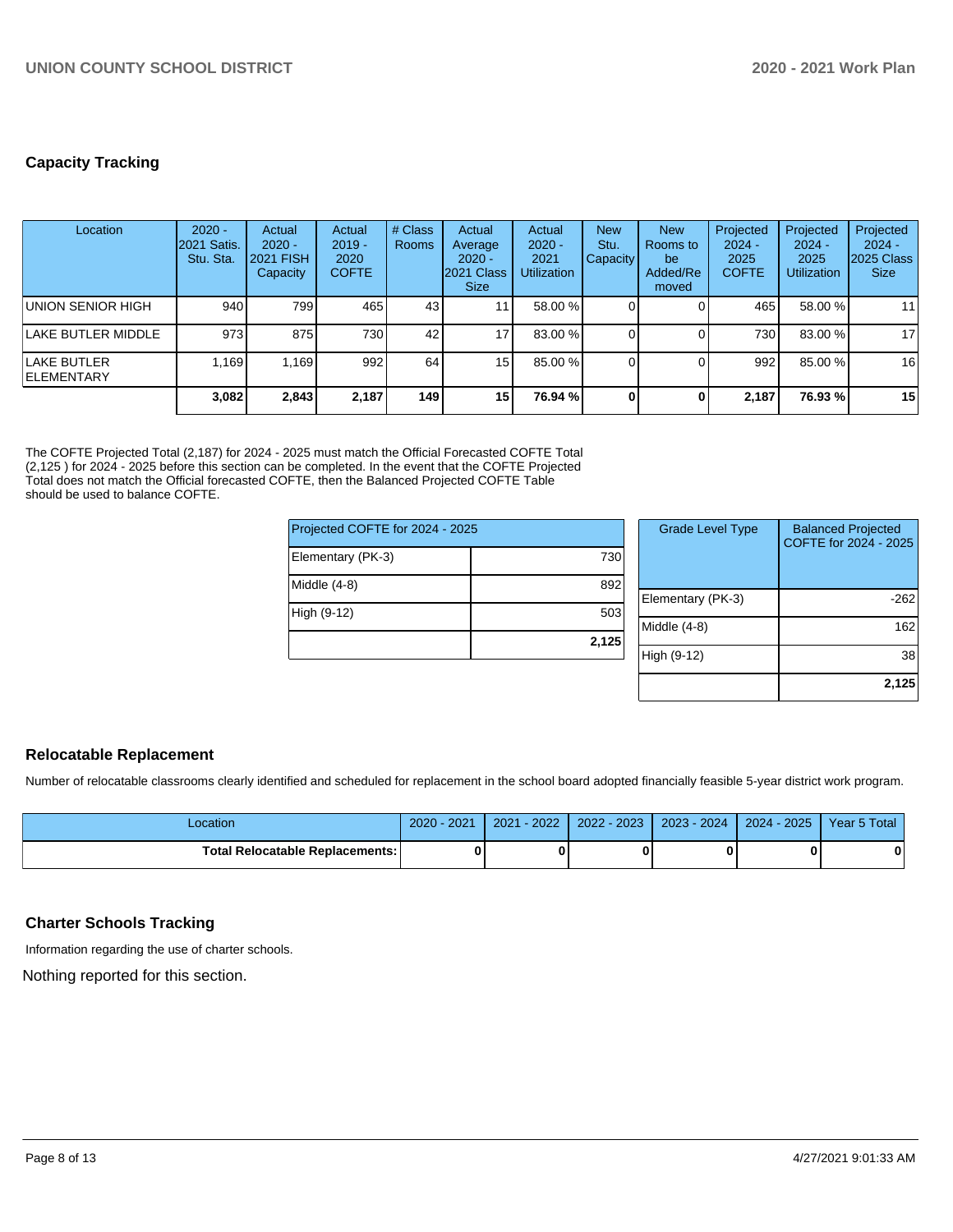### **Special Purpose Classrooms Tracking**

The number of classrooms that will be used for certain special purposes in the current year, by facility and type of classroom, that the district will, 1), not use for educational purposes, and 2), the co-teaching classrooms that are not open plan classrooms and will be used for educational purposes.

| School                                 | <b>School Type</b> | # of Elementary<br>K-3 Classrooms | # of Middle 4-8<br><b>Classrooms</b> | # of High $9-12$<br><b>Classrooms</b> | # of $ESE$<br><b>Classrooms</b> | # of Combo<br><b>Classrooms</b> | Total<br><b>Classrooms</b> |
|----------------------------------------|--------------------|-----------------------------------|--------------------------------------|---------------------------------------|---------------------------------|---------------------------------|----------------------------|
| <b>Total Educational Classrooms: I</b> |                    |                                   |                                      |                                       |                                 |                                 | 0                          |
| School                                 | <b>School Type</b> | # of Elementary<br>K-3 Classrooms | # of Middle 4-8<br><b>Classrooms</b> | # of High $9-12$<br>Classrooms        | # of $ESE$<br>Classrooms        | # of Combo<br><b>Classrooms</b> | Total<br>Classrooms        |
| <b>Total Co-Teaching Classrooms:</b>   |                    |                                   |                                      |                                       |                                 |                                 | 0                          |

#### **Infrastructure Tracking**

**Necessary offsite infrastructure requirements resulting from expansions or new schools. This section should include infrastructure information related to capacity project schedules and other project schedules (Section 4).** 

Not Specified

**Proposed location of planned facilities, whether those locations are consistent with the comprehensive plans of all affected local governments, and recommendations for infrastructure and other improvements to land adjacent to existing facilities. Provisions of 1013.33(12), (13) and (14) and 1013.36 must be addressed for new facilities planned within the 1st three years of the plan (Section 5).** 

Not Specified

**Consistent with Comp Plan?** No

#### **Net New Classrooms**

The number of classrooms, by grade level and type of construction, that were added during the last fiscal year.

| List the net new classrooms added in the 2019 - 2020 fiscal year.                                                                                       |                              |                          |                                |                                                                        | List the net new classrooms to be added in the 2020 - 2021 fiscal<br>year. |                            |                                |                      |
|---------------------------------------------------------------------------------------------------------------------------------------------------------|------------------------------|--------------------------|--------------------------------|------------------------------------------------------------------------|----------------------------------------------------------------------------|----------------------------|--------------------------------|----------------------|
| 'Classrooms" is defined as capacity carrying classrooms that are added to increase<br>capacity to enable the district to meet the Class Size Amendment. |                              |                          |                                | Totals for fiscal year 2020 - 2021 should match totals in Section 15A. |                                                                            |                            |                                |                      |
| Location                                                                                                                                                | $2019 - 2020$ #<br>Permanent | 2019 - 2020 #<br>Modular | $2019 - 2020$ #<br>Relocatable | $2019 - 2020$<br>Total                                                 | $2020 - 2021$ #<br>Permanent                                               | $2020 - 2021$ #<br>Modular | $2020 - 2021$ #<br>Relocatable | 2020 - 2021<br>Total |
| Elementary (PK-3)                                                                                                                                       |                              |                          |                                |                                                                        |                                                                            |                            |                                |                      |
| Middle (4-8)                                                                                                                                            |                              |                          |                                |                                                                        |                                                                            |                            |                                |                      |
| High (9-12)                                                                                                                                             |                              |                          |                                |                                                                        |                                                                            |                            |                                | ΩI                   |
|                                                                                                                                                         |                              |                          |                                |                                                                        |                                                                            |                            |                                | 0                    |

#### **Relocatable Student Stations**

Number of students that will be educated in relocatable units, by school, in the current year, and the projected number of students for each of the years in the workplan.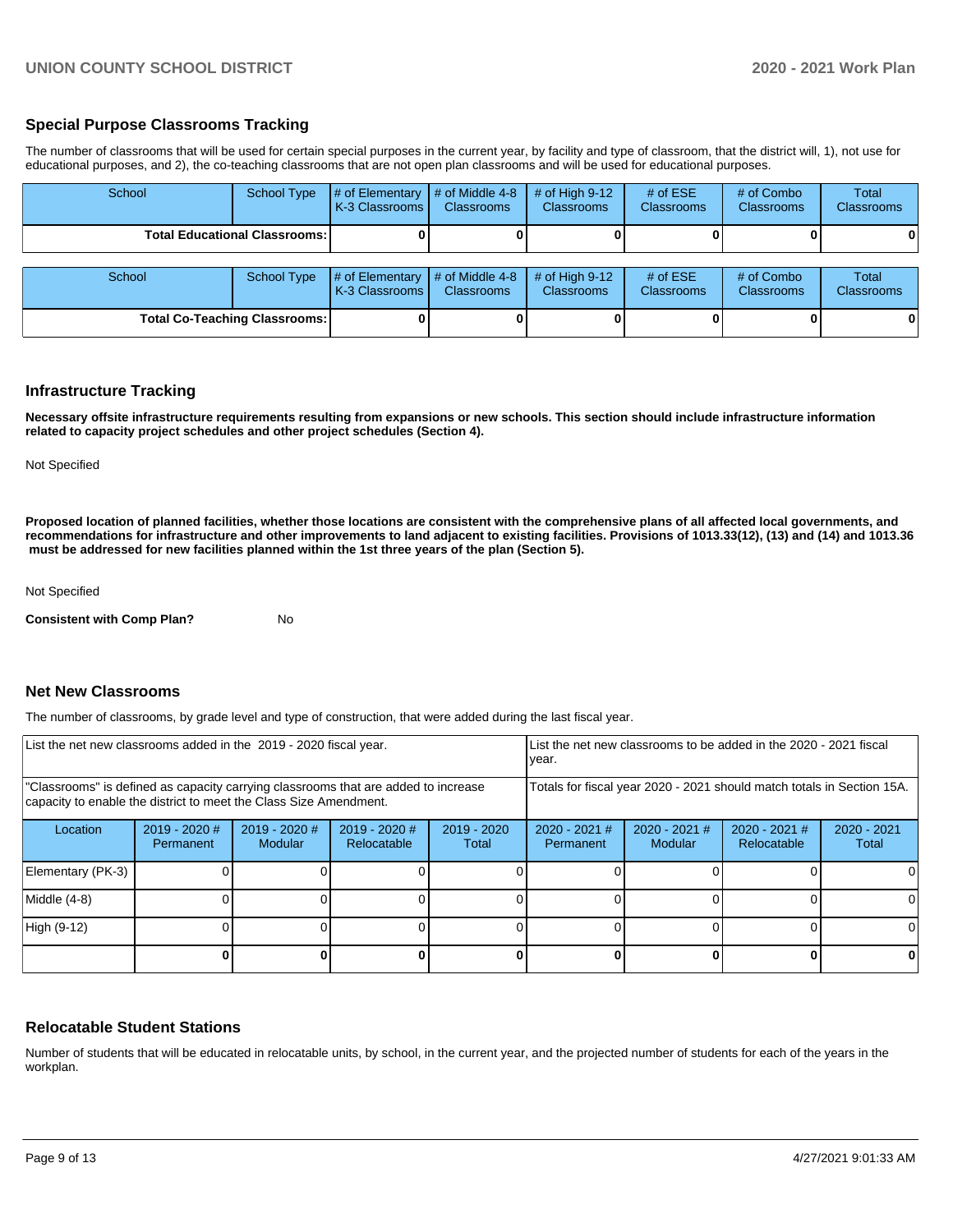# **UNION COUNTY SCHOOL DISTRICT 2020 - 2021 Work Plan**

| <b>Site</b>                                       | 2020 - 2021 | $2021 - 2022$ | 2022 - 2023 | $2023 - 2024$ | $2024 - 2025$ | 5 Year Average |
|---------------------------------------------------|-------------|---------------|-------------|---------------|---------------|----------------|
| UNION SENIOR HIGH                                 |             |               |             |               |               |                |
| LAKE BUTLER MIDDLE                                | 66          | 66            | 66          | 66            |               | 54             |
| LAKE BUTLER ELEMENTARY                            | 372         | 372           | 372         | 372           | 372           | 372            |
| Totals for UNION COUNTY SCHOOL DISTRICT           |             |               |             |               |               |                |
| Total students in relocatables by year.           | 438         | 438           | 438         | 438           | 378           | 426            |
| Total number of COFTE students projected by year. | 2,198       | 2,187         | 2,145       | 2,145         | 2,125         | 2,160          |
| Percent in relocatables by year.                  | 20%         | 20 %          | 20 %        | 20 %          | 18 %          | 20%            |

# **Leased Facilities Tracking**

Exising leased facilities and plans for the acquisition of leased facilities, including the number of classrooms and student stations, as reported in the educational plant survey, that are planned in that location at the end of the five year workplan.

| Location               | # of Leased<br>Classrooms 2020 -<br>2021 | <b>FISH Student</b><br><b>Stations</b> | Owner | # of Leased<br>Classrooms 2024 -<br>2025 | <b>FISH Student</b><br><b>Stations</b> |
|------------------------|------------------------------------------|----------------------------------------|-------|------------------------------------------|----------------------------------------|
| UNION SENIOR HIGH      |                                          |                                        |       |                                          |                                        |
| LAKE BUTLER MIDDLE     |                                          |                                        |       |                                          |                                        |
| LAKE BUTLER ELEMENTARY |                                          |                                        |       |                                          |                                        |
|                        |                                          |                                        |       |                                          |                                        |

## **Failed Standard Relocatable Tracking**

Relocatable units currently reported by school, from FISH, and the number of relocatable units identified as 'Failed Standards'.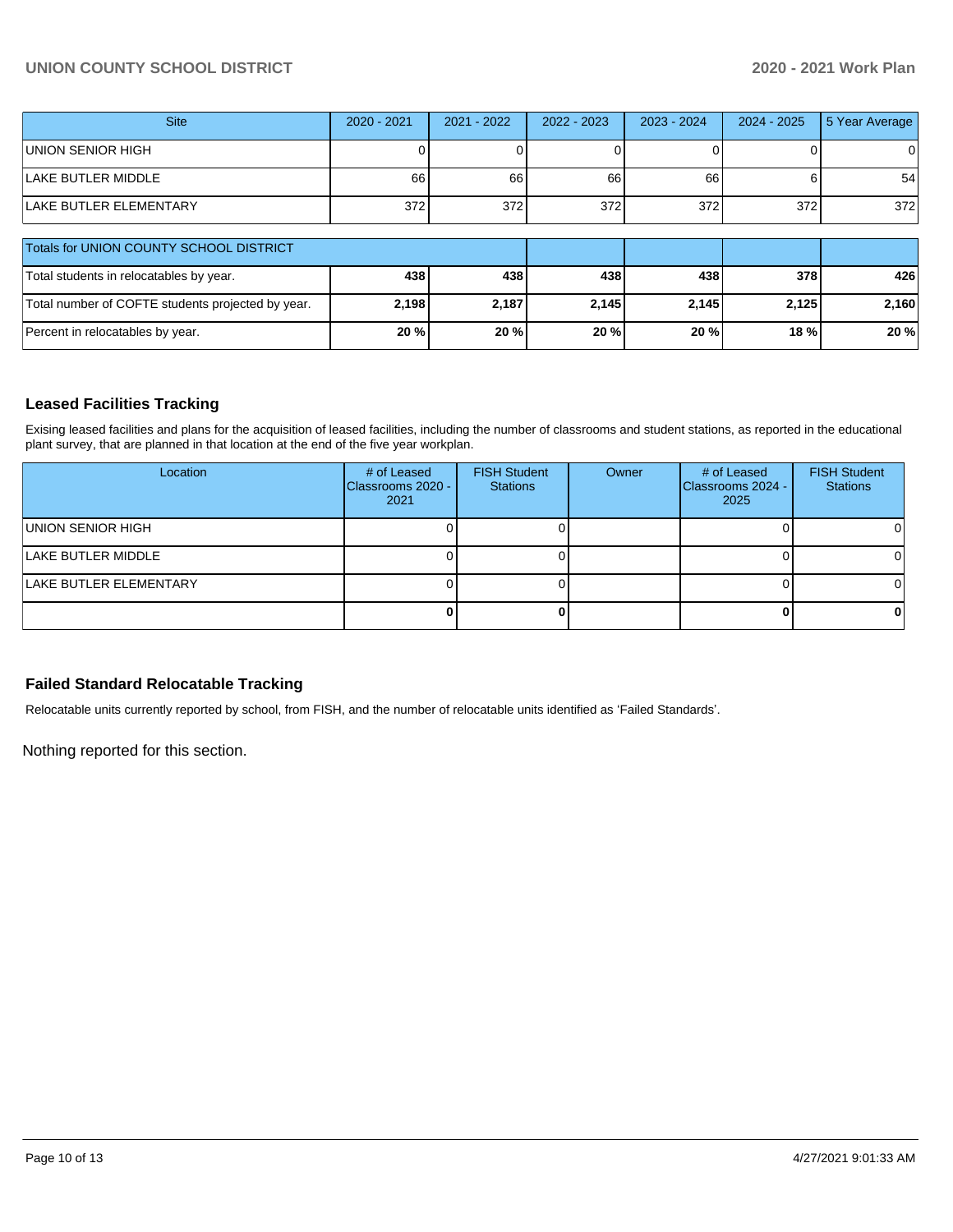# **Planning**

#### **Class Size Reduction Planning**

**Plans approved by the school board that reduce the need for permanent student stations such as acceptable school capacity levels, redistricting, busing, year-round schools, charter schools, magnet schools, public-private partnerships, multitrack scheduling, grade level organization, block scheduling, or other alternatives.**

The District is currently repaying a QZAB note with a portion of its tax revenue. The following repairs are planned by the District to maintain the integrity of our current facilities without the ability to add new student stations. The District has and will continue to use multui-track scheduling, block scheduling, and grade level origanization to handle class size issues. Planned projects are as follows, but not limited to: ROOFING REPAIRS AND REPLACEMENTS AT LAKE BUTLER ELEMENTARY SCHOOL, Lake Butler Middle School and Union County High School. Fire alarm and intercom repairs throughout district. Chiller replacement and repair at Union County High School. Chiller repair/replacement at LBMS. Boiler replacements and repairs at LBMS and UCHS. Electrical and Plumbing Maintenance and Repairs throughout district. Paving and fencing repairs throughout all district.

#### **School Closure Planning**

**Plans for the closure of any school, including plans for disposition of the facility or usage of facility space, and anticipated revenues.** 

No school closures planned.

# **Long Range Planning**

#### **Ten-Year Maintenance**

District projects and locations regarding the projected need for major renovation, repair, and maintenance projects within the district in years 6-10 beyond the projects plans detailed in the five years covered by the work plan.

Nothing reported for this section.

#### **Ten-Year Capacity**

Schedule of capital outlay projects projected to ensure the availability of satisfactory student stations for the projected student enrollment in K-12 programs for the future 5 years beyond the 5-year district facilities work program.

Nothing reported for this section.

#### **Ten-Year Planned Utilization**

Schedule of planned capital outlay projects identifying the standard grade groupings, capacities, and planned utilization rates of future educational facilities of the district for both permanent and relocatable facilities.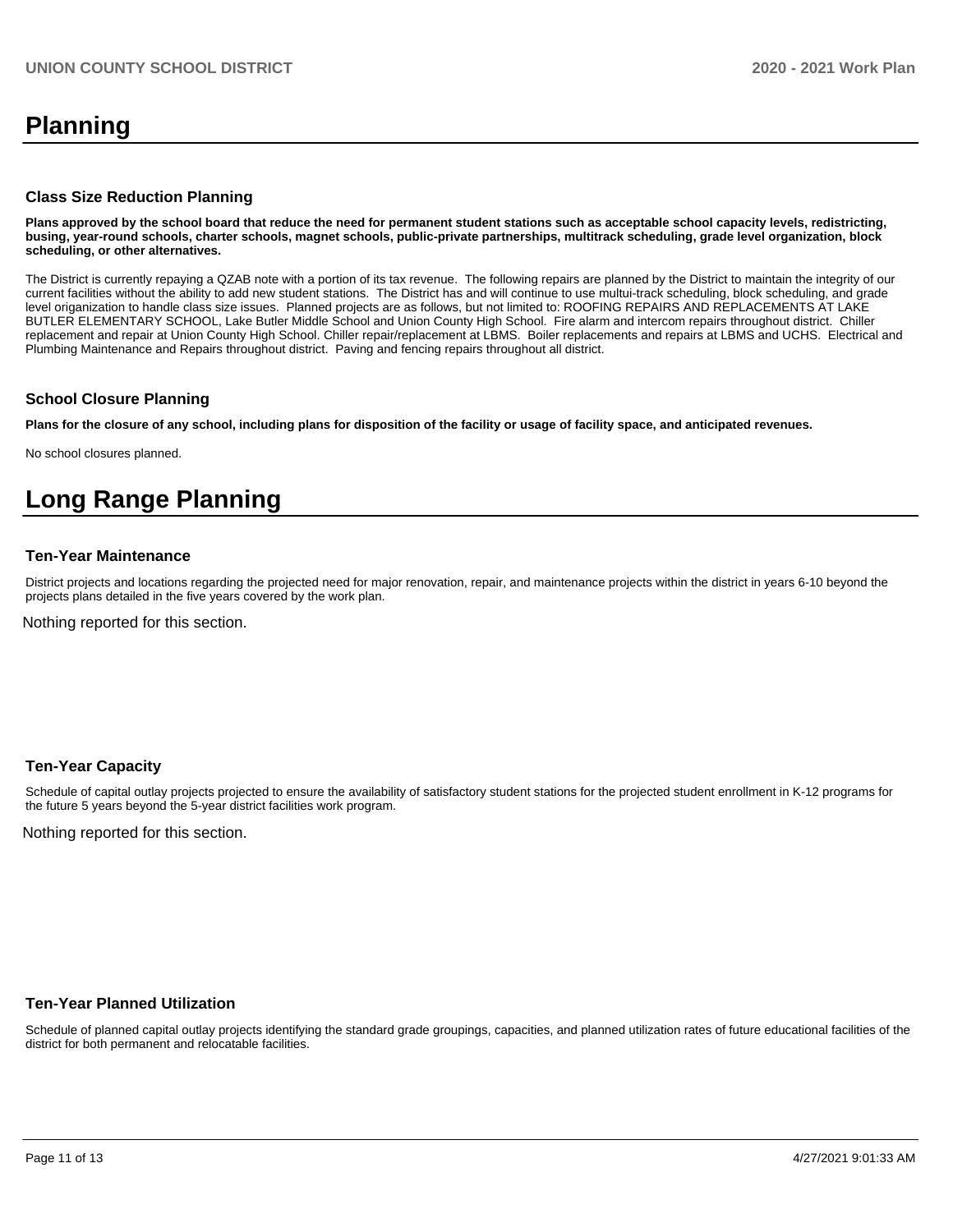| <b>Grade Level Projections</b>  | <b>FISH</b><br><b>Student</b><br><b>Stations</b> | Actual 2019 -<br><b>2020 FISH</b><br>Capacity | Actual<br>$2019 -$<br>2020<br><b>COFTE</b> | Actual 2019 - 2020<br><b>Utilization</b> | Actual 2020 - 2021 / 2029 - 2030 new<br>Student Capacity to be added/removed | Projected 2029<br><b>2030 COFTE</b> | Projected 2029 -<br>2030 Utilization |
|---------------------------------|--------------------------------------------------|-----------------------------------------------|--------------------------------------------|------------------------------------------|------------------------------------------------------------------------------|-------------------------------------|--------------------------------------|
| Elementary - District<br>Totals | 1,169                                            | 1,169                                         | 991.91                                     | 84.86 %                                  |                                                                              | 1.169                               | 100.00 %                             |
| Middle - District Totals        | 973                                              | 875                                           | 730.46                                     | 83.43 %                                  |                                                                              | 879                                 | 100.46 %                             |
| High - District Totals          | 940                                              | 7991                                          | 465.12                                     | 58.20 %                                  |                                                                              | 799                                 | 100.00 %                             |
| Other - ESE, etc                |                                                  |                                               | 0.00                                       | 0.00%                                    |                                                                              |                                     | 0.00 %                               |
|                                 | 3,082                                            | 2,843                                         | 2,187.49                                   | 76.94 %                                  |                                                                              | 2,847                               | 100.14 %                             |

**Combination schools are included with the middle schools for student stations, capacity, COFTE and utilization purposes because these facilities all have a 90% utilization factor. Use this space to explain or define the grade groupings for combination schools.** 

No comments to report.

#### **Ten-Year Infrastructure Planning**

**Proposed Location of Planned New, Remodeled, or New Additions to Facilities in 06 thru 10 out years (Section 28).**

Nothing reported for this section.

Plans for closure of any school, including plans for disposition of the facility or usage of facility space, and anticipated revenues in the 06 thru 10 out **years (Section 29).**

Nothing reported for this section.

#### **Twenty-Year Maintenance**

District projects and locations regarding the projected need for major renovation, repair, and maintenance projects within the district in years 11-20 beyond the projects plans detailed in the five years covered by the work plan.

Nothing reported for this section.

#### **Twenty-Year Capacity**

Schedule of capital outlay projects projected to ensure the availability of satisfactory student stations for the projected student enrollment in K-12 programs for the future 11-20 years beyond the 5-year district facilities work program.